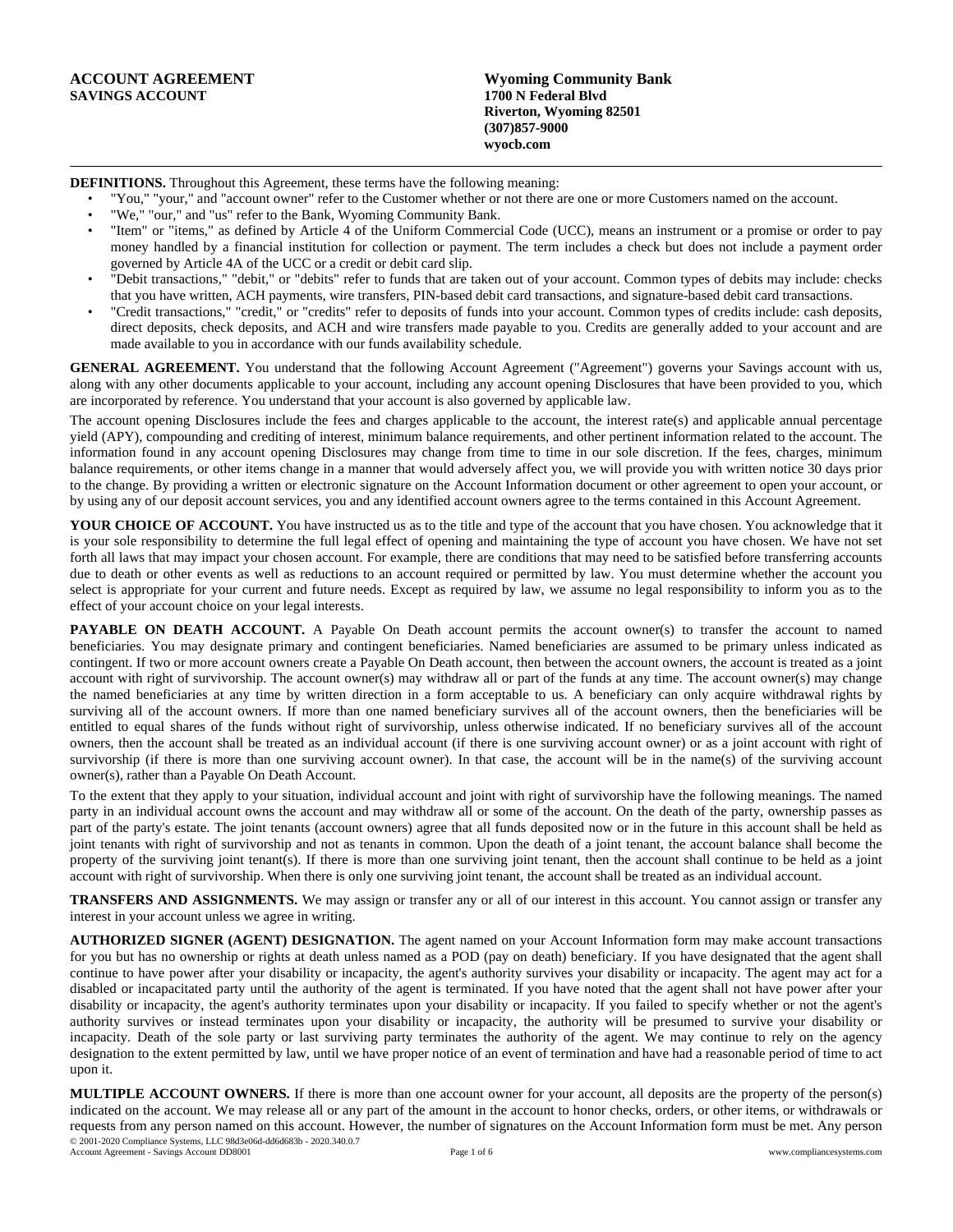named on the account is liable for an amount equal to the overdrawn balance plus any overdraft fees regardless of whether he or she signed the item or benefited from the proceeds of the item. Upon receiving written notice from any person named on the account, we may freeze the account. The account may be frozen until we receive written notice, signed by all parties named in the account, as to the disposition of funds. We may also freeze the account upon receipt of notice of the death or incapacity of an account owner until we have received all necessary documentation to establish to whom payment should be made. We may use the funds to satisfy a debt or judgment of any person named on this account if ordered to do so by a court of law.

**POWER OF ATTORNEY.** If you wish to name another person to act as your attorney in fact or agent in connection with your account, we must approve the form of appointment.

**REGULATION D - TRANSACTION LIMITATIONS.** Federal regulation allows us to restrict the number of transfers or withdrawals you can make on a savings account or to suspend enforcement of the restriction and allow you to make an unlimited number of transfers or withdrawals from these accounts. If we enforce the restriction, you understand that we will not allow more transfers or withdrawals than the maximum number specified in the Disclosures, and we may close your account, take away your ability to transfer funds, or convert the account to a checking or other transaction account if the restriction is violated. Further, certain transfers or withdrawal will count toward the transaction limit:

**TRANSFERS OR WITHDRAWALS SUBJECT TO TRANSACTION LIMITATIONS.** This transaction limitation includes transfers or withdrawals made to a third party if made by: phone, fax, computer, check, debit card, ACH, bill payments, or automatic transfers.

The transaction limitation also includes transfers or withdrawals made to another account that you have with us if made by: phone; fax; computer; debit card; ACH; bill payments; or automatic transfers, including transfers for overdraft protection purposes.

**TRANSFERS OR WITHDRAWALS NOT SUBJECT TO TRANSACTION LIMITATIONS.** There is **no limit** on the number of transfers or withdrawals between the accounts you have with us if made by: mail, messenger, ATM, in person, or to repay a loan that you have with us.

However, if we suspend enforcement of the restriction on the number of transfers or withdrawals on your savings account, there is no transaction limitation on transfers or withdrawals on these accounts. We may also suspend enforcement of the restriction on a temporary basis, such as for six months, and then resume enforcement after the temporary suspension.

**STALE OR POSTDATED CHECKS.** We reserve the right to pay or dishonor a check more than six (6) months old without prior notice to you. If you do, and the check is presented for payment before the date of the check, we may pay it or return it unpaid. We are not liable for paying any stale or postdated check. Any damages you incur that we may be liable for are limited to actual damages not to exceed the amount of the check.

**PREAUTHORIZED CHECKS OR DRAFTS.** You should guard information about your account (such as your routing number and your account number) as carefully as you would guard blank checks. If you voluntarily give such information about your account to a party which is seeking to sell you goods or services, without physically delivering a check to that party, any debit to or withdrawal from your account it initiates will be deemed authorized by you.

**YOUR RESPONSIBILITY FOR BACK OF CHECK.** All negotiable paper ("checks") presented for deposit must be in a format that can be processed and we may refuse to accept any check that does not meet this requirement. All endorsements on the reverse side of any check deposited into your account must be placed on the left side of the check when looking at it from the front, and the endorsements must be placed so as not to go beyond an area located 1-½ inches from the left edge of the check when looking at it from the front. It is your responsibility to ensure that these requirements are met and you are responsible for any loss incurred by us for failure of an endorsement to meet this requirement.

**SUBSTITUTE CHECKS.** To make check processing faster, federal law permits financial institutions to replace original checks with "substitute checks." These substitute checks are similar in size to the original checks with a slightly reduced image of the front and back of the original check. The front of a substitute check states: "This is a legal copy of your check. You can use it the same way you would use the original check." You may use a substitute check as proof of payment just like the original check. Some or all of the checks that you receive back from us may be substitute checks. An electronic check can be used to create a substitute check since the electronic image and electronic information was derived from its paper form.

**REMOTE DEPOSIT CAPTURE.** Remote deposit capture ("RDC") allows you to make deposits to your account from remote locations by electronically transmitting digital images of your original paper checks, which are drawn on or payable through United States financial institutions in United States dollars to us. We may then use the digital image to create an electronic check or substitute check for collection. If you use our RDC services, if applicable, we may require you to endorse the back of the paper check to indicate that it has been remotely deposited. For example, "for mobile deposit only" or "for mobile deposit at Wyoming Community Bank only."

**DEPOSITS.** Deposits may be made in person, by mail, or in another form and manner as agreed by us in our sole discretion. We are not responsible for transactions mailed until we actually receive and record them. We may in our sole discretion refuse to accept particular instruments as a deposit to your account. Cash deposits are credited to your account according to this Agreement. Other items you deposit are handled by us according to our usual collection practices. If an item you deposit is returned unpaid, we will debit your account for the item and adjust any interest earned. You are liable to us for the amount of any check you deposit to your account that is returned unpaid and all costs and expenses related to the collection of all or part of such amount from you. Funds deposited to your account, excluding any Time Deposit accounts, are available in accordance with the Disclosures.

**COLLECTION OF DEPOSITED ITEMS.** In receiving items for deposit or collection, we act only as your agent and assume no responsibility beyond the exercise of ordinary care. All items are credited subject to final settlement in cash or credits. We shall have the right to forward items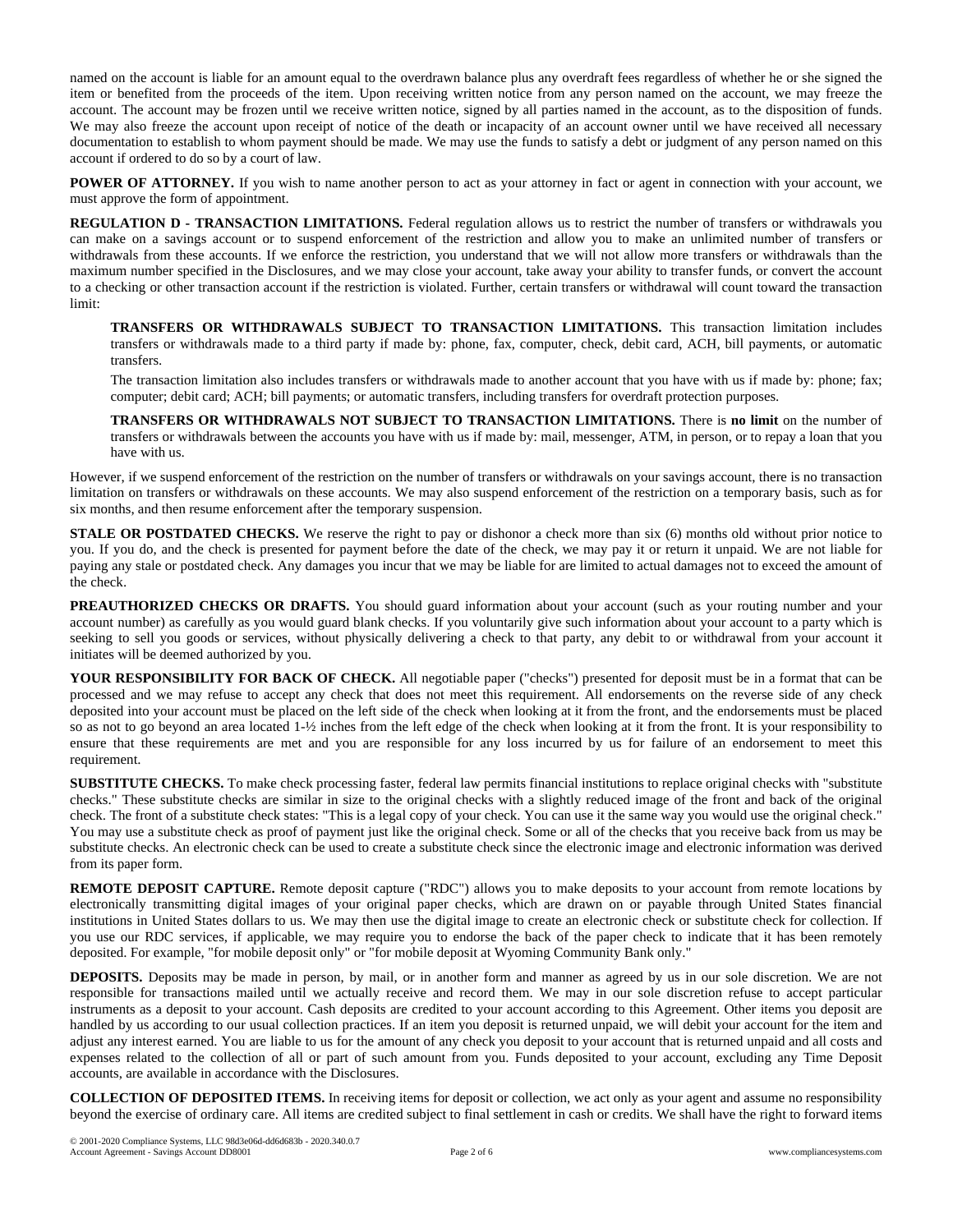to correspondents including all Federal Reserve Banks, and we shall not be liable for default or neglect of said correspondents for loss in transit, nor shall any correspondent be liable except for its own negligence. You specifically authorize us or our correspondents to utilize Federal Reserve Banks to handle such items in accordance with provisions of Regulation J (12 CFR Part 210), as revised or amended from time to time by the Federal Reserve Board. In the event we are subject to local clearinghouse rules, you specifically authorize us to handle such items in accordance with the rules and regulations of the clearinghouse.

If we permit you to withdraw funds from your account before final settlement has been made for any deposited item, and final settlement is not made, we have the right to charge your account or obtain a refund from you. In addition, we may charge back any deposited item at any time before final settlement for whatever reason. We shall not be liable for any damages resulting from the exercise of these rights. Except as may be attributable to our lack of good faith or failure to exercise ordinary care, we will not be liable for dishonor resulting from any reversal of credit, return of deposited items or for any damages resulting from any of those actions.

**STATEMENTS.** If your account is a statement account, we will provide you with a periodic statement showing the account activity. The last address you supply us in writing will be deemed the proper address for mailing this statement to you. The account holder who receives this statement is the agent for his/her co-account holder(s) for purposes of receiving the statement and items. You must exercise reasonable care in reviewing your statement and reasonable promptness in notifying us of any discrepancies, such as alterations or forged or unauthorized signatures, even if by the same wrongdoer. Reasonable promptness will not exist if you fail to notify us within ACCOUNT STATEMENTS You are responsible for promptly examining your statement each statement period and reporting any irregularities to us. Each account statement will be considered to correctly reflect your transactions, such as deposits, withdrawals, credits, refunds, imposition of fees, interest or dividends, and other additions and subtractions to your account, unless you notify us in writing within certain time limits after the statement that incorrectly reflects your transactions is made to available to you. We will not be liable for any check that is altered or any signature that is forged unless you notify us within Thirty (30) calendar days after the statement and the altered or forged item(s) are made available.Also, we will not be liable for any subsequent items paid, in good faith, containing an unauthorized signature or alteration by the same wrongdoer unless you notify us in writing within Ten (10) calendar days after the statement and first altered or forged items were made available. You must report any other account problem including encoding errors, and errors involving additions or subtractions (debits and credits) not other wise covered herein, including electronic transactions not covered by the Electronic Funds Transfer Act, within sixty (60) calendar days after we mail or otherwise make the statement available to you. If you fail to notify us of any discrepancies, with reasonable promptness, your right to assert such discrepancies will be barred or limited to the extent permitted by law. Additionally, you agree that we will not be liable for discrepancies reported to us after one year after we mail or otherwise make the statement or items available to you, even if we failed to exercise ordinary care. However, if the discrepancy is the result of an electronic fund transfer, the provisions of the Disclosures will control its resolution. If you do not receive a statement from us because you have failed to claim it or have supplied us with an incorrect address, we may stop sending your statements until you specifically make written request that we resume sending your statements and you supply us with a proper address.

PASSBOOKS. If your account is a passbook account and you wish to make a withdrawal without your passbook, we can refuse to allow the withdrawal. If your passbook is lost or stolen, you will immediately notify us in writing.

**ACH AND WIRE TRANSFERS.** This Agreement is subject to Article 4A of the Uniform Commercial Code - Funds Transfers as adopted in the state of Wyoming. If you send or receive a wire transfer, you agree that Fedwire® Funds Service may be used. Federal Reserve Board Regulation J is the law that covers transactions made over Fedwire® Funds Service. When you originate a funds transfer for which Fedwire® Funds Service is used, and you identify by name and number a beneficiary financial institution, an intermediary financial institution or a beneficiary, we and every receiving or beneficiary institution may rely on the identifying number to make payment. We may rely on the number even if it identifies a financial institution, person or account other than the one named.

If you are a party to an Automated Clearing House ("ACH") entry, you agree that we may transmit an entry through the ACH, and you agree to be bound by the National Automated Clearing House Association ("NACHA") Operating Rules and Guidelines, the rules of any local ACH, and the rules of any other systems through which the entry is made.

**PROVISIONAL PAYMENT.** Credit we give you is provisional until we receive final settlement for that entry. If we do not receive final settlement, you agree that we are entitled to a refund of the amount credited to you in connection with the entry, and the party making payment to you via such entry (i.e., the originator of the entry) shall not be deemed to have paid you in the amount of such entry.

**INTERNATIONAL ACH TRANSACTIONS.** If your transaction originates from a financial agency that is outside of the territorial jurisdiction of the United States, it may be subject to additional review for compliance with the rules of the Office of Foreign Assets Control (OFAC). If additional review is required, the International ACH transaction will not be available to you until it passes final verification.

**NOTICE OF RECEIPT.** We will not provide you with notice of our receipt of the order, unless we are so requested by the transfer originator in the order. However, we will continue to notify you of the receipt of payments in the periodic statements we provide to you.

**CHOICE OF LAW.** We may accept on your behalf payments to your account which have been transmitted, that are not subject to the Electronic Fund Transfer Act, and your rights and obligations with respect to such payments shall be construed in accordance with and governed by the laws of the state where we are located.

**ELECTRONIC CHECKS AND ELECTRONICALLY-CREATED ITEMS.** Pursuant to Regulation CC, electronic checks may be treated the same as paper checks for check collection and processing purposes. See the Substitute Checks section for more information.

Electronically-created items ("ECI") are check-like items created in electronic form that never existed in paper form. For example, you set up automatic bill payments with us to pay your utility bill. From your account information, we create an ECI that is sent to your utility company for payment. An ECI cannot be used to create a substitute check since it never existed in paper form.

## **STOP PAYMENTS.**

.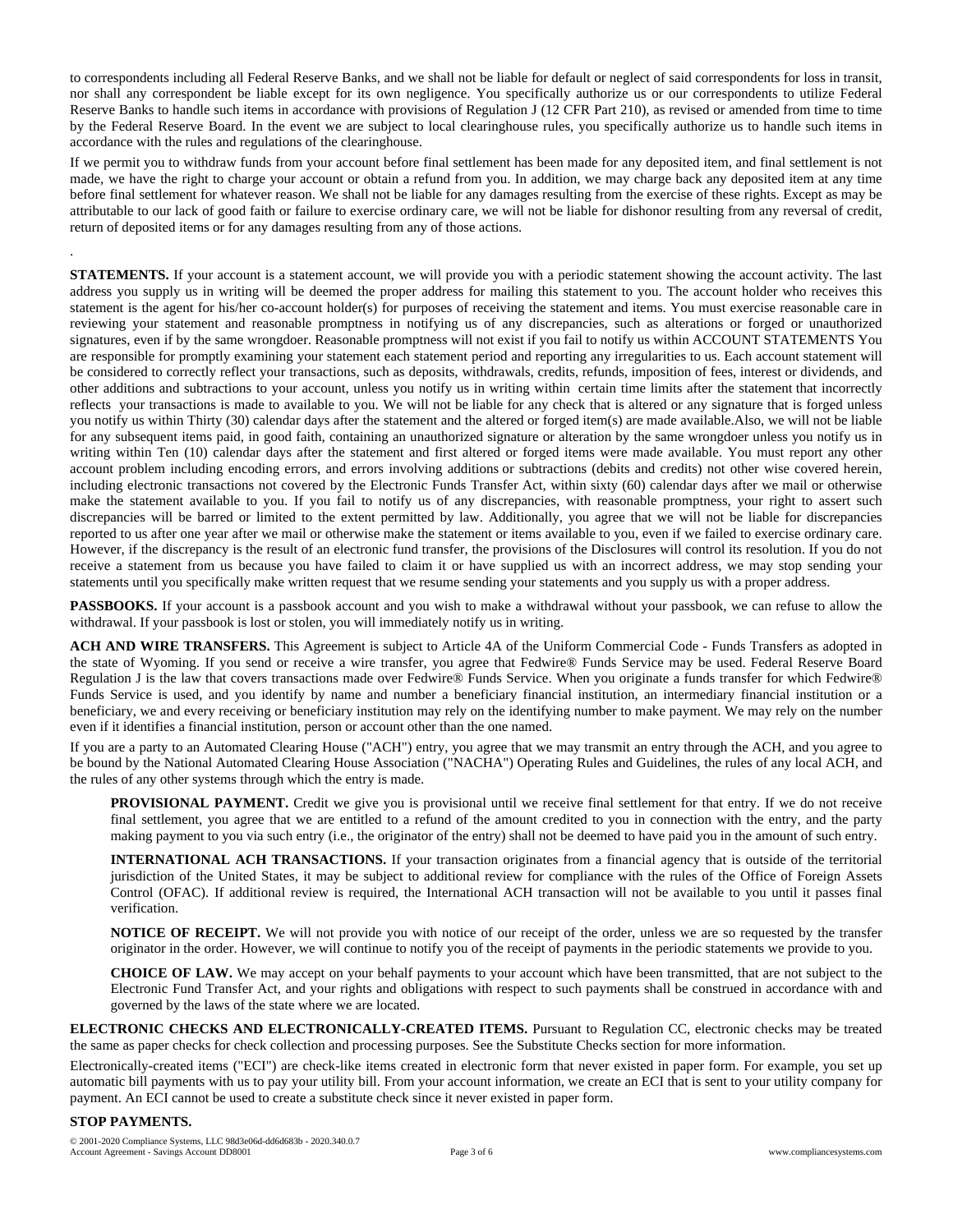**STOP PAYMENT ON ACH DEBITS.** A Stop Payment Order may be placed on either a one-time debit transfer or on a multiple debit entry transfer. If you request a Stop Payment Order on an Electronic Check Conversion or other one-time debit transfer, we must receive the request, orally or in a record or writing, in a period of time that provides us a reasonable opportunity to act on it prior to acting on the debit entry, otherwise the Stop Payment Order shall be of no effect. If you requested a stop payment on a multiple debit entry transfer, we must receive the Stop Payment Order, orally or in a record or writing, at least three business days before a scheduled multiple debit entry. Oral stop payment orders are binding on us for 14 calendar days only and must be confirmed by you in a record or writing within that period. A Stop Payment Order on an ACH debit will remain in effect until the earlier of 1) your withdrawal of the Stop Payment Order, or 2) the return of the debit entry, or, where a Stop Payment Order is applied to more than one debit entry under a specific authorization involving a specific payee (Originator), the return of all such debits. When a stop is placed on a multiple debit entry transfer, we may require your confirmation in a record or writing stating that you have canceled your authorization for the transfer with the payee (a Stop Payment Order does not revoke authorization).

The Stop Payment Order shall be governed by the provisions of the Uniform Commercial Code 4A in effect in the state in which we are located, the Electronic Fund Transfer Act (Regulation E), *NACHA Operating Rules*, and any applicable state law.

**DEATH OR INCOMPETENCY.** Neither your death nor a legal adjudication of incompetence revokes our authority to accept or collect items until we know of the fact of death or of an adjudication of incompetence and have a reasonable opportunity to act on it.

## **NON-SUFFICIENT FUNDS AND OVERDRAFTS - AVAILABLE BALANCE**.

**HOW WE DECIDE TO PAY AN ITEM OR DEBIT.** We use an available balance method to determine if there are sufficient funds in your account to pay an item or debit transaction. The available balance reflects deposits and transactions that have been posted to your account, and transactions that have been authorized but not yet posted to your account, including deposit holds and holds on debit card transactions that have been authorized but not yet posted (i.e., preauthorization holds). These pending transactions and holds reduce your available balance. For example, you have \$100 in your account and a pending transaction of \$30. Your available balance is \$70 because the pending \$30 transaction reduces your available account balance.

**HOW WE ASSESS FEES.** If there are insufficient funds to pay a debit transaction or item based on your available balance, we may either: 1) return the debit or item or 2) pay the debit or item at our discretion. We may charge you fees if we return the debit or item or pay the debit or item on your behalf.

**RETURN ITEM FOR NON-SUFFICIENT FUNDS.** If we do not pay the debit transaction or item on your behalf and return the debit or item, we may charge you non-sufficient funds fees. Pursuant to NACHA Operating Rules and Guidelines and other applicable laws, a debit or item may be presented for payment more than one time. We may charge you non-sufficient funds fees for each resubmission of a debit or re-presentation of an item, which means you may incur multiple non-sufficient funds fees if a debit or item is returned more than one time. For example, you write a check from your account with us. The check is returned for non-sufficient funds, and we may charge you non-sufficient funds fees. The same check is then re-presented to us for payment, and the check is returned again for non-sufficient funds. We may charge you non-sufficient funds fees the second time the check is presented for payment and returned for non-sufficient funds.

**OVERDRAFTS.** If we pay the debit transaction or item on your behalf, you will be responsible for the overdrawn balance, and we may charge you overdraft fees. As discussed above, subsequent pending transactions and holds impact your available balance, which may cause your account to become overdrawn and subject to overdraft fees. For example, you have \$100 in your account. You use your debit card at a gas station and a preauthorization hold of \$60 is placed on your account because the amount of the transaction is not known at the time of authorization even though your gas was only \$50. The authorization hold reduces your available account balance to \$40. You then spend \$50 on groceries. If we pay this debit on your behalf, you will be responsible for paying the overdrawn balance, and we may charge you overdraft fees.

**SIGNATURES.** Your signature on the Account Information document is your authorized signature. You authorize us, at any time, to charge you for all checks, drafts, orders, or other items for the payment of money, that are drawn on us regardless of by whom or by what means (including facsimile signature(s)) your signature may have been affixed so long as the signature resembles the signature specimen in our files. For withdrawal and other purposes relating to any account you have with us, we are authorized to recognize your signature; and we will not be liable to you for refusing to honor signed instruments or instructions if we believe in good faith that one or more of the signatures appearing on the instrument or instructions is not genuine.

If your items are signed using any facsimile signature or non-manual form of signature, you acknowledge that it is solely for your benefit and convenience. You agree that no facsimile signature you have authorized us to honor may be considered a forgery or an unauthorized signature, and that every authorized facsimile signature shall be effective as the signatory's own original, manual signature. You accept sole responsibility for maintaining security over any device affixing the signature as such signature will be effective regardless of whether the person affixing it was authorized to do so. Your authorization notwithstanding, we are not obligated to accept or pay any items bearing facsimile signatures.

**PAYMENT OF INTEREST.** Interest will be calculated and paid in accordance with the Disclosures provided to you at the time you opened the account.

**FEES, SERVICE CHARGES AND BALANCE REQUIREMENTS.** You agree to pay us and are responsible for any fees, charges or balance/deposit requirements as provided in the Disclosures provided to you at the time you opened the account. Fees, charges and balance requirements may change from time to time.

**WITHDRAWAL NOTICE REQUIREMENTS.** We have the right to require seven days prior written notice from you of your intent to withdraw any funds from your account.

**SET-OFFS AND SECURITY INTEREST.** If you ever owe us money as a borrower, guarantor, or otherwise, and it becomes due, we have the right under the law (called "set-off") and under this Agreement (by which you grant us a security interest in your deposit account and any other © 2001-2020 Compliance Systems, LLC 98d3e06d-dd6d683b - 2020.340.0.7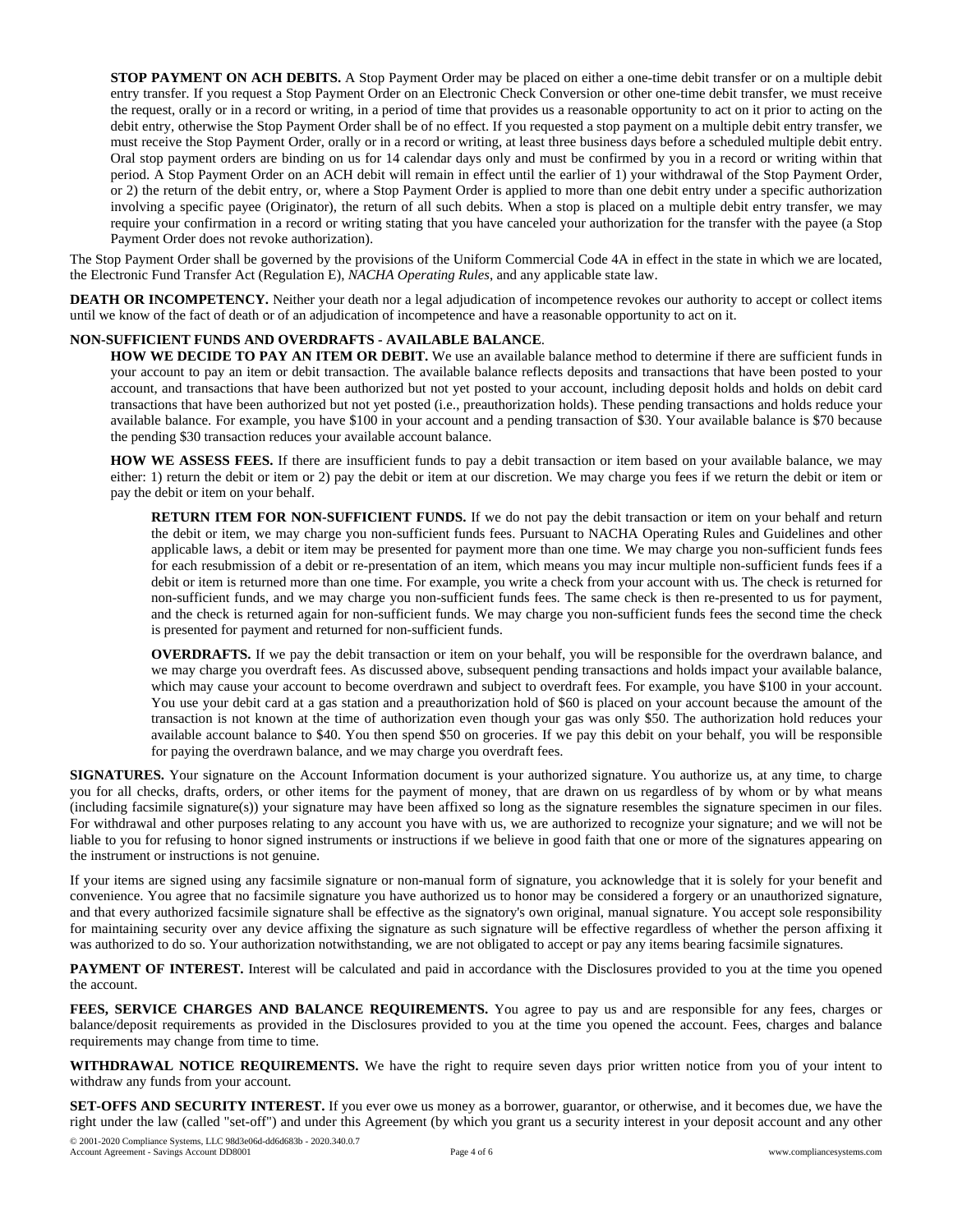accounts held by you) to use your account funds to pay the debt, where permitted by law. If your account is held jointly, that is, if there is more than one account owner, we may offset funds for the debt of any one of the joint owners. Similarly, we may also set-off funds from the individual accounts of any one of the joint owners to satisfy obligations or debts in the joint account. The security interest granted by this Agreement is consensual and is in addition to our right of set-off.

**CLAIMS.** In response to any garnishment, attachment, restraining order, injunction, levy, citation to discover assets, judgment, reclamation, other order of court or other legal process ("Claim(s)"), we have the right to place a hold on, remove from your account(s) and/or remit to the designated third-party(ies) any amount on deposit in your account(s) as set forth in and required by such Claim(s). If the account(s) is/are held jointly, we may place the hold, remove from the account(s) and/or remit the amounts from the account(s) arising from any Claim(s) relating to any one or more of the account holders. In addition, we may charge against your account(s) any fee authorized by law in connection with the Claim(s) or as otherwise set forth in the Disclosures.

**DORMANT/INACTIVE ACCOUNTS.** You understand that if your account is dormant or inactive, we may charge fees specified in the Disclosures and cease any interest payments to the extent permitted by the law. You agree that we are relieved of all responsibility if your account balance is escheated (that is, turned over to the state) in accordance with state law.

**ATTORNEYS' FEES AND EXPENSES.** You agree to be liable to us for any loss, costs or expenses, including reasonable attorneys' fees to the extent permitted by law, that we incur as a result of any dispute involving your account, and you authorize us to deduct any such loss, costs or expense from your account without prior notice to you. This obligation includes disputes between yourself and us involving the account and situations where we become involved in disputes between you and an authorized signer, another joint owner, or a third party claiming an interest in the account. It also includes situations where you, an authorized signer, another joint owner, or a third party takes action with respect to the account that causes us, in good faith, to seek the advice of counsel, whether or not we actually become involved in a dispute.

**LEGAL PROCESS AGAINST ACCOUNT.** You agree to be responsible for, to reimburse us, and/or have your account charged for any expenses or reasonable attorney fees we incur due to an attachment, garnishment, levy or subpoena of records of your account. Any garnishment or other levy against your account is subject to our right of set-off and security interest. We may restrict the use of your account if it is involved in any legal proceeding.

**CLOSING ACCOUNT.** We may close the account at any time, with or without cause, after sending you notice if advance notice is required by law. If applicable, a notice may be sent to you that specifies when the account will be closed. Such a termination will not release you from any fees or other obligations incurred before the termination. We will send a check for the balance in our possession to which you are entitled.

**OUR WAIVER OF RIGHTS.** You understand and agree that no delay or failure on our part to exercise any right, remedy, power or privilege available to us under this Agreement shall affect or preclude our future exercise of that right, remedy, power or privilege.

**YOUR WAIVER OF NOTICE.** By signing the Account Information form, you waive any notice of non-payment, dishonor or protest regarding any items credited to or charged against your deposit account to the extent permitted by law. For example, if a check that you deposited is dishonored and returned to us, we are not required to notify you of the dishonor.

**NOTICE.** You are responsible for notifying us of any address or name changes, death of an account holder, or other information affecting your account. Notices must be in a form and manner acceptable to us with enough information to allow us to identify the account. Notice sent by you to us is not effective until we have received it and have had a reasonable opportunity to act upon it. Written notice sent by us to you is effective when mailed to the last address supplied.

**TELEPHONE AND ELECTRONIC COMMUNICATION.** You agree that we may call or send text messages to you at the telephone numbers that you provide to us, including a cell phone number, which may result in charges to you, for informational purposes regarding your account(s) with us. These calls and text messages may be made from an automatic telephone dialing system (i.e., an autodialer) or from an artificial or prerecorded voice message system. Additionally, you agree that we may send electronic communication to you at the email addresses you provide to us. You may contact us at any time if you no longer want to receive these communications from us.

**ONLINE OR MOBILE SERVICES.** If you open an account or obtain a product or service from us using our online or mobile services, we may record your personal information from a scan or a copy of your driver's license or other personal identification card, or we may receive an image or make a copy of your driver's license or other personal identification card. We may store or retain this information to the extent permitted by law.

**AMENDMENTS AND ALTERATIONS.** You agree that the terms and conditions governing your account may be amended by us from time to time. We will notify you of amendments as required by applicable law. Your continued use of the account evidences your agreement to any amendments. Notices will be sent to the most recent address shown on the account records. Only one notice will be given in the case of joint account holders.

**EFFECTIVE APPLICABLE LAWS AND REGULATIONS.** You understand that this Agreement is governed by the laws of Wyoming, except to the extent that federal law is controlling. Changes in these laws and regulations may modify the terms and conditions of your account(s). We do not have to notify you of these changes, unless required to do so by law. If any of the terms of this Agreement come into conflict with the applicable law and are declared to be invalid or unenforceable, those terms will be nullified to the extent that they are inconsistent with the law and the applicable law will govern. However, this shall not affect the validity of the remaining provisions.